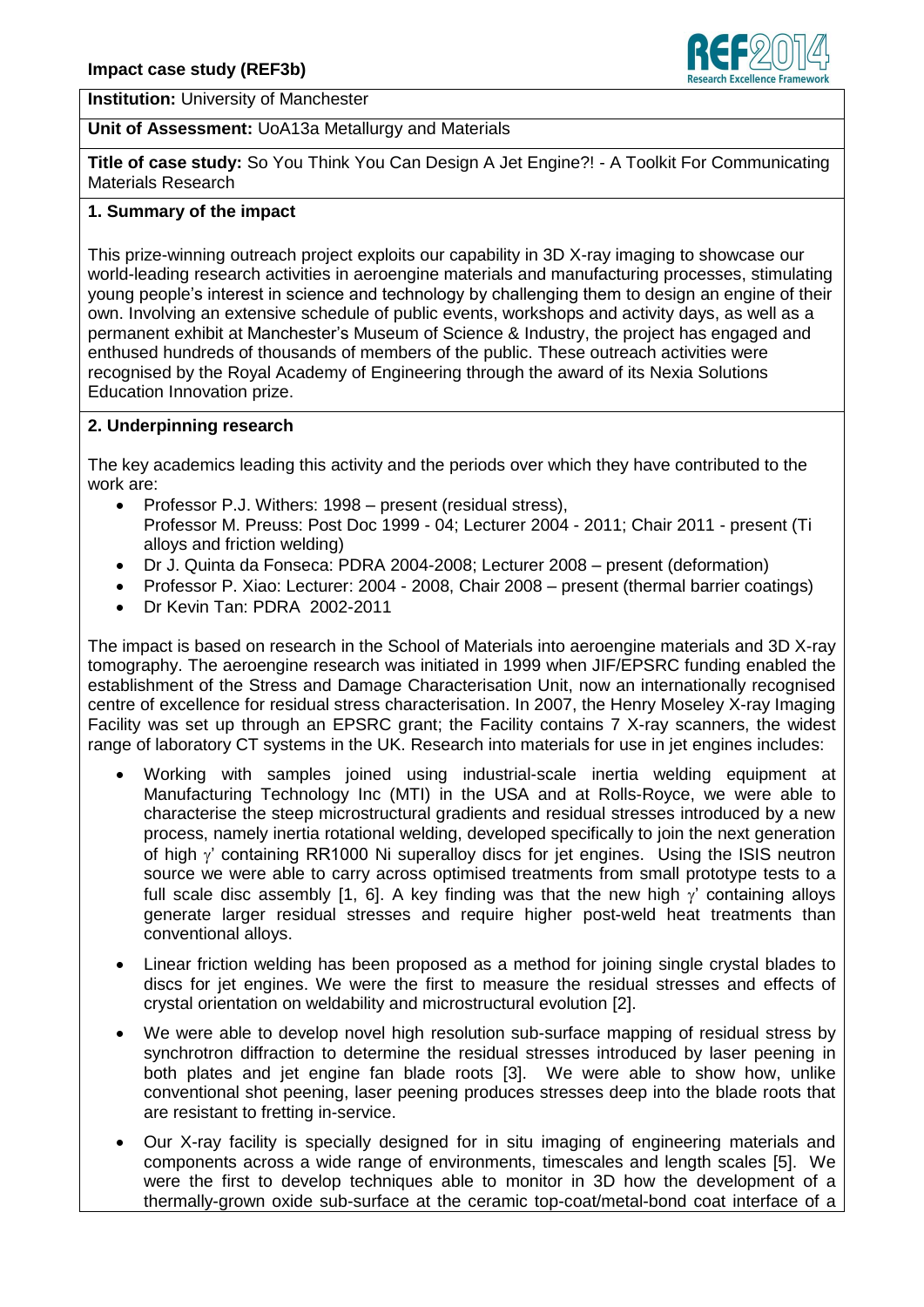jet engine turbine blade leads to flaws that ultimately cause spalling of the coating [4].

# **3. References to the research**

The research has been published in leading international Journals such as *Metallurgical and Materials Transactions A* and *Reports on Progress in Physics*, and has received a significant number of citations listed on the Web of Science. Recognition of the quality of this research coupled with the associated outreach activities led in part to the award of the Armourers & Brasiers' Company Prize, Royal Society, London 2010 to Professor Philip Withers.

## **Key References Indicating the Quality of the Research**

- 1. Preuss, M., J. Pang, P.J. Withers, and G.J. Baxter, Inertia Welding Nickel-based Superalloy. Part I: Metallurgical Development, *Metallurgical and Materials Transactions*, 2002. 33A: p. 3215-25 (32 citations) DOI[:10.1007/s11661-002-0307-y](http://dx.doi.org/10.1007/s11661-002-0307-y)
- 2. Karadge, M., M. Preuss, P.J. Withers, and S. Bray, Importance of Crystal Orientation in Linear Friction Joining of Single Crystal to Polycrystalline Nickel-Based Superalloys. *Materials Science and Engineering* A, 2008. 491: p. 446-453. (20 citations) DOI[:10.1016/j.msea.2008.04.064](http://dx.doi.org/10.1016/j.msea.2008.04.064)
- 3. King, A., A. Steuwer, C. Woodward, and P.J. Withers, Effects of Fatigue and Fretting on Residual Stresses Introduced by Laser Shock Peening. *Materials Science and Engineering*, 2006. 435-6: p. 12-18. (29 citations) DOI[:10.1016/j.msea.2006.07.020](http://dx.doi.org/10.1016/j.msea.2006.07.020)

## **Other References**

- 4. Zhao, Y., A. Shinmi, X. Zhao, P.J. Withers, N. Markocsan, P. Nylen and P. Xiao, Investigation of Interfacial Properties of Atmospheric Plasma Sprayed Thermal Barrier Coatings with Four-Point Bending and Computed Tomography Techniques. *Surface & Coatings Technology*. 2012. 206(23): p. 4922-4929 (4 citations) DOI[:10.1016/j.surfcoat.2012.05.099](http://dx.doi.org/10.1016/j.surfcoat.2012.05.099)
- 5. Withers, P.J., Residual Stress and its Role in Failure, *Reports on Progress in Physics*, 2007. 70: p. 2211-2264 (83 citations). DOI[:10.1088/0034-4885/70/12/R04](http://dx.doi.org/10.1088/0034-4885/70/12/R04)
- 6. Karadge, M., B. Grant, P.J. Withers, G. Baxter, and M. Preuss, Thermal Relaxation of Residual Stresses in Nickel-Based Superalloy Inertia Friction Welds. *Metallurgical and Materials Transactions*, 2011. 42A(8): p. 2301-2311. (5 citations) DOI[:10.1007/s11661-011-](http://dx.doi.org/10.1007/s11661-011-0613-3) [0613-3](http://dx.doi.org/10.1007/s11661-011-0613-3)

## **4. Details of the impact**

## **Context**

Engineering is crucial to the Government's strategy to rebalance the UK economy. The sector accounted for a fifth of UK GDP in 2009 and employs over 4.5 million people across nearly half a million businesses representing 24% of UK turnover. In spite of this, there is still a shortage of young people studying STEM subjects, leading to a shortfall in the number of high-quality engineering graduates. Public engagement with our research has led to impacts in public awareness of the impact of science on society and in schoolchildren's interest in STEM subjects.

## **Pathways to Impact**

We have used the state-of-the-art imaging capability developed through our research activities to demonstrate the behaviour of advanced materials and components in a new and exciting way. Our 3D journey through a jet engine entitled '*So You Think You Can Design A Jet Engine*' is an excellent toolkit for enthusing school children and the general public about the wonders of engineering and materials. The University of Manchester, partnering with Rolls-Royce, the Museum of Science & Industry (MOSI), Institute of Materials, Minerals and Mining, Royal Academy of Engineering, Manufacturing Institute, NW Aerospace Alliance and NW Development Agency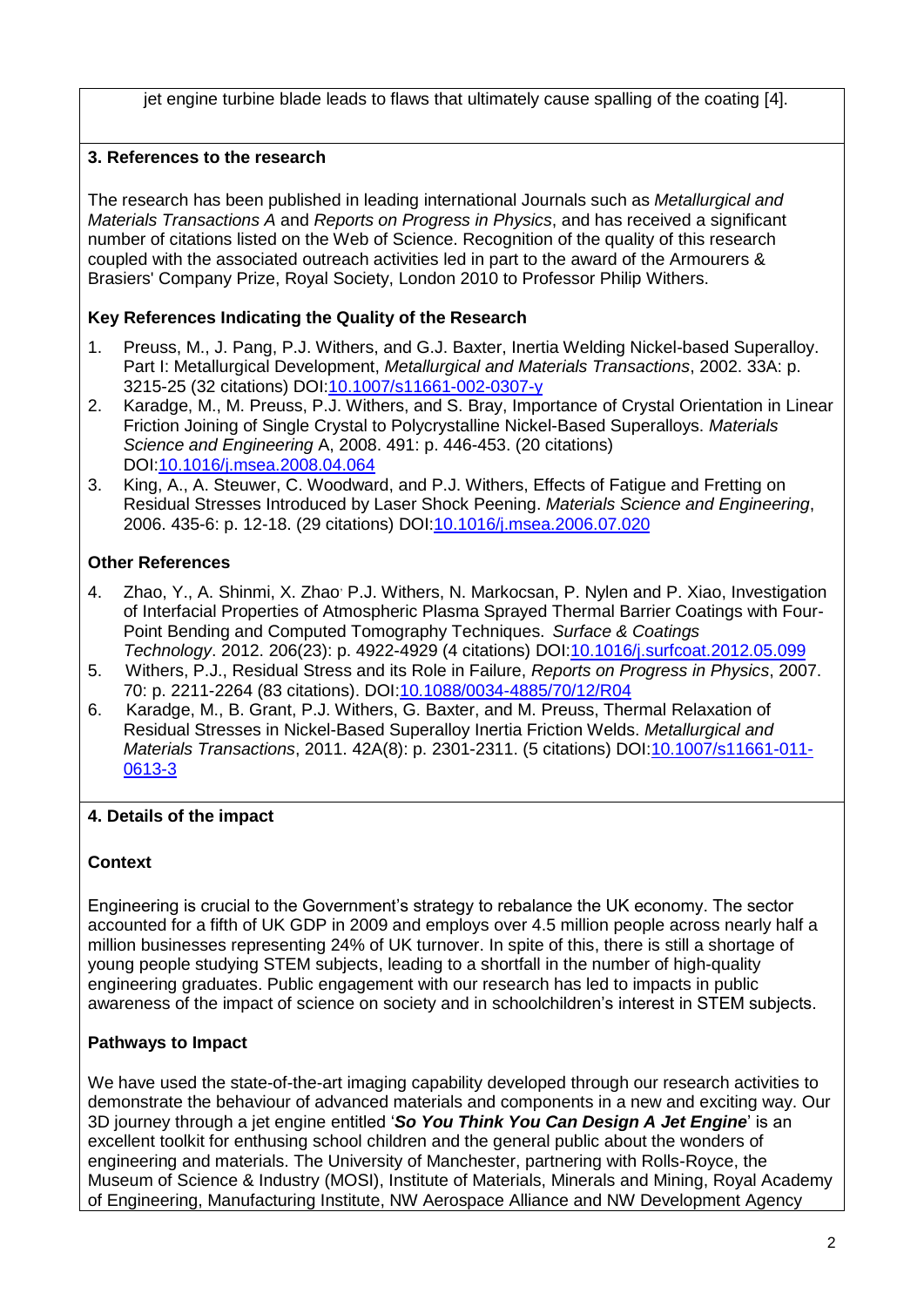have engaged with thousands of schoolchildren, teachers and parents. The toolkit consists of:

- **Interactive 3D stereoscopic journey through a jet engine** developed in collaboration with Rolls-Royce and based on our research into X-ray imaging, this 3D display allows visitors to explore the interior of a Trent 900 engine from an Airbus A380. Short linked videos explain how the engine design relates to materials research.
- **Jet engine designer software** reinforces concepts learned about materials selection in engines by allowing young people to design their own engines and see if they can fly.
- **Materials Top Trump Cards** support the jet engine design game by allowing users to compare materials, and can also be used as a separate game of guessing material properties.
- **Augmented reality tools** show materials superimposed with their microstructure.
- **Aviation and Environment** debate pack to debate the global impacts of our science.

## **Reach and Significance**

These public outreach activities have taken place in the 2008-2013 period with thousands of young people and hundreds of teachers, stimulating their interest in science and technology through the variety of different mechanisms listed below These outreach activities were recognised by the Royal Academy of Engineering through the award of its Nexia Solutions Education Innovation prize. The project was also showcased as an exemplar of good practice at two EPSRC PPE regional workshops (Manchester and Birmingham, 2008), and was selected for the Royal Academy of Engineering Exhibition (2009).

# **Make It in Manufacturing Campaign [A]**

The Manufacturing Institute launched the *Make It in Manufacturing* campaign to promote the breadth of exciting and interesting career opportunities the sector can offer to the brightest and best young people. It is the banner for a whole raft of high profile education and awareness raising activities aimed at introducing teenagers to manufacturing and dispelling the many myths that contribute to a negative public image of the sector. In 2009 we participated in Skills North West Make it in Manufacturing Campaign at the Reebok Stadium, Bolton. Of the 15,000 12/13 pupils attending 2,250 participated in the Design a Jet Engine activity over 3 days. After visiting the Make It stand, 70% wanted to know more about careers in Manufacturing and Engineering, 82% would recommend a career in manufacturing and Engineering to a friend and 70% had positively changed their minds about engineering.

## **Permanent Interactive Display at MOSI [B,C]**

To maximise our accessible target audience we partnered with MOSI to enable sustainability of the impact. How to Design a Jet Engine is now on permanent display at the Air & Space Gallery of the Museum of Science & Industry (Manchester). Exposure of the display over the period has been extensive targeting both our primary audience of schools at KS4, as well as secondary audience of family visitors. In the 2010 MOSI report the exhibit was highlighted has been very popular. In 2009 MOSI attracted 600,000 visitors of which 50,000 were educational in nature. The display has also acted as a focal point for 3 Meet the Engineer Family days at MOSI (2009) with 500 visitors spending over an hour each doing interactive challenges and an Environment debate day at Museum of Science & Industry (MOSI), October 2009 for 40 Year 9-11 pupils

# **Broader Outreach [D]**

We have made extensive use of a wide range of different public, school and teaching engagement mechanisms. Examples of these have included large scale public events including: 6 Air shows (Farnborough (2008 - 2012), Southport (2009 - 2011)) ~12,000 total visitors to stand; Big Bang fair (2009, 2010) in partnership with Rolls-Royce – ~9,000 school visitors; and 2 science shows (2009 and 2010) at 'Scientrific', Wrexham Science Festival – ~5,000 visitors. Manchester Science Festival Schools Events along with Science days at Schools and Educator Conferences directly